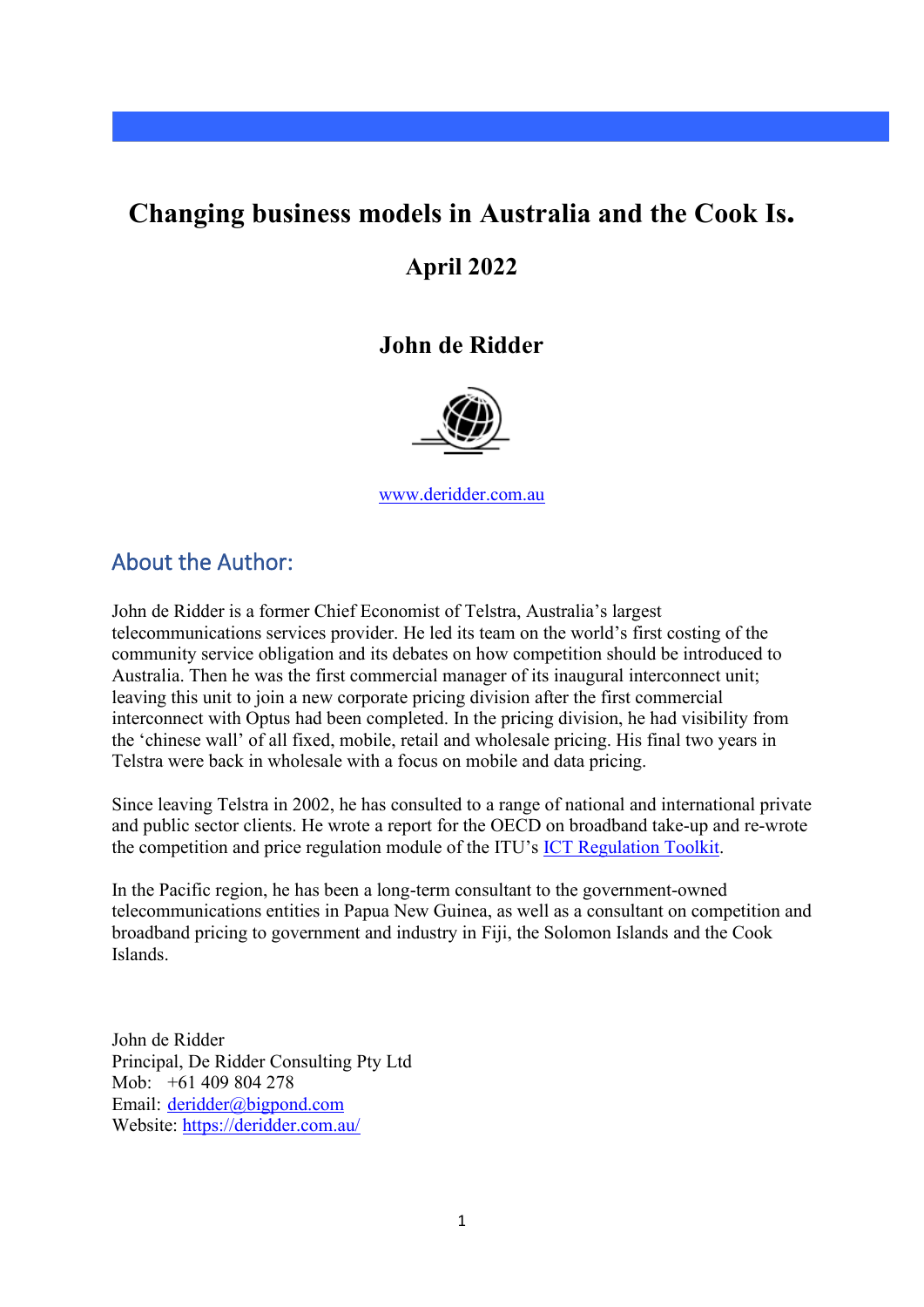# 1 Summary

This paper is for telecoms operators and regulators who are trying to understand how business models for telecommunications have evolved and what this means for them today. It draws on the author's forty years of experience in Australia and applies it to the specific case of the Cook Islands – a tiny telecommunications market, but still relevant to the challenges experienced around the world.

The Cook Islands is embracing competition at a time when the nature of telecommunications markets has changed fundamentally with implications for operators and regulators in all countries; whether large or small.

Australia was one of the first countries to experience competition. This experience was in the context of circuit-switched fixed (PSTN) and mobile (2G) networks. The business model was based on growing the number of customers and their usage revenues. Initially, regulation of competition was aimed at facilitating access to connectivity services (wholesale access pricing) and managing fair competition (trade practices). This was during the telephony era of telecommunications.

Australia is getting to grips with the new digital world in which connecting customers is just a part of a larger internet value chain. With the loss of traditional revenues, there is now an increased focus on reducing costs<sup>[1](#page-1-0)</sup>, as well as searching for new revenue opportunities.

The Cook Islands is dealing with this transition to a digital world at the same time as introducing competition. Its current legislation is framed in the context of the telephony era. Policy makers and the regulator want to ensure that all islanders benefit from the new digital capabilities without losing existing services; particularly in the Pa Enua (Outer Islands).

In my view, the Cook Islands needs a strong incumbent that guarantees the resilience of the sector and can co-exist with competition and the new digital environment. Culture and regulation in the Cook Islands could support that – perhaps more easily than in developed markets with ingrained concepts of how competition and telecommunications markets work.

# 2 The Beginning

Initially, in many countries telecommunications was part of the government owned post and telegraph office. The incumbent in the Cook Islands remains responsible for postal services in the outer islands. In Australia, the Post Master General's Department was split into Australia Post and Telecom Australia in 1975.

A government-owned monopoly has almost complete discretion over how it runs telecommunications, subject to Ministerial fiat and the regulator, if it exists. A major government objective is often universal and affordable access to telecommunications services. This was for many years the key objective for the copper, public switched telephone network (PSTN).

The universal service objective was used by the incumbents in the USA (AT&T) and Australia to delay network competition which might compromise that objective. To delay network competition, Telstra thought that universal service cost at least A\$1 billion pa. But a study done jointly with government

<span id="page-1-0"></span><sup>&</sup>lt;sup>1</sup> A 10-year mobile infrastructure sharing deal (subject to ACCC) announced in February 2022, will boost Telstra's revenue and help TPG improve its mobile coverage. TPG will decommission 725 mobile sites and give Telstra access to 169 of its existing mobile sites. Telstra will also gain access to TPG's 4G and 5G spectrum holdings, providing the incumbent telco cost-effective access to spectrum that will help expand its fixed wireless services. Source: Telstra, TPG Telecom bury the hatchet on mobile sharing, SMH Feb. 21, 2022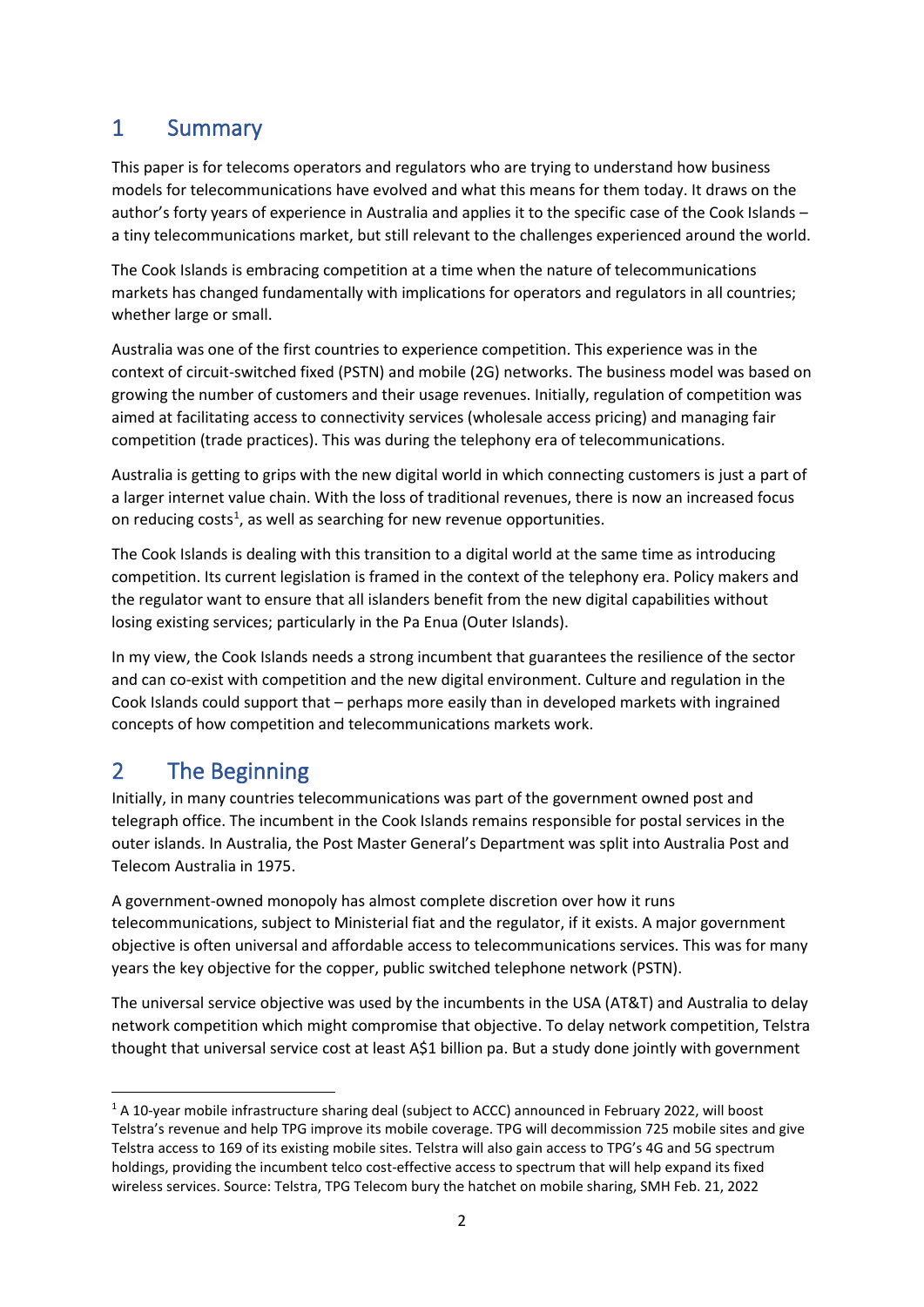found the cost varied between A\$[2](#page-2-0)40m and A\$800m pa depending on the costing methodology<sup>2</sup>. Australia licensed a fixed line duopoly in 1991 (Telstra and Optus) and introduced open network competition in 1997.

A similar universal service costing exercise was conducted for the Cook Islands which found the cost varied between NZ\$0.9m and NZ\$4m pa depending on cost definitions<sup>[3](#page-2-1)</sup>. The Cook Islands issued several ISP licences in 2021 but has not issued a second mobile licence yet.

But the real issue for universal service was not the cost but retail pricing<sup>[4](#page-2-2)</sup>.

To promote universal service, a monopolist could encourage take-up by keeping monthly line rentals below cost. To do that, call prices had to be much higher than cost. In fact, communications networks have largely fixed costs: the marginal cost of calls is very low. With a monopoly, this crosssubsidy was sustainable. But with service-based and infrastructure-based competition, this bundling of line rental and calls was no longer possible because call revenues became contestable.

### 2.1 Service-Based Competition

The initial focus for competition in the telephony era world was usually service-based competition. This entailed providing new entrants with originating and terminating access to customers on the incumbent's fixed copper access network (i.e. the connection between the home and the local exchange). Customers would continue to pay the incumbent for line rental but could choose to put their calls through another service provider; who would pay a small wholesale fee to the incumbent for each call (see Example 1 below).

### **Example 1: Service competition and Telstra's response**

In 1995, the retail cost of a five minute call between Melbourne and Sydney was 166 or 154 cents using Telstra or Optus respectively. The access network at each end belonged to Telstra and if the call was made using Optus inter-capital transmission, Telstra would get total regulated interconnect fees across both ends of the five minute call of just 27 cents.

Telstra rebalanced retail tariffs. Today, Telstra does not even charge for calls. Residential customers wanting a fixed voice service can get phone line service with unlimited calls to local, national and standard Australian mobile numbers for A\$[5](#page-2-3)5 per month<sup>5</sup>.

Mandated originating (and terminating) access made sense because the fixed access network is a natural monopoly (except in high density areas). This means it is inefficient to duplicate the fixed access network; particularly in a developing country with scarce capital.

New entrants usually leased long-distance transmission capacity between population centres from the incumbent. Later, they obtained independent microwave, fibre or satellite backhaul. But access to fixed line customers at each end was through the incumbent's copper access network.

<span id="page-2-0"></span><sup>&</sup>lt;sup>2</sup> Bureau of Transport and Communications Economics, Report 64, The Cost of Telecom's Community Services Obligations, 1989

<span id="page-2-2"></span><span id="page-2-1"></span><sup>&</sup>lt;sup>3</sup> Telecommunications Act 2019-Public Consultation No. 2 <https://cra.org.ck/consultations>4 De Ridder J. Universal Service and Competition – What Counts? In the Telecommunications Journal of Australia, Vol. 45, No. 3, 1995

<span id="page-2-3"></span><sup>5</sup> <https://www.telstra.com.au/home-phone>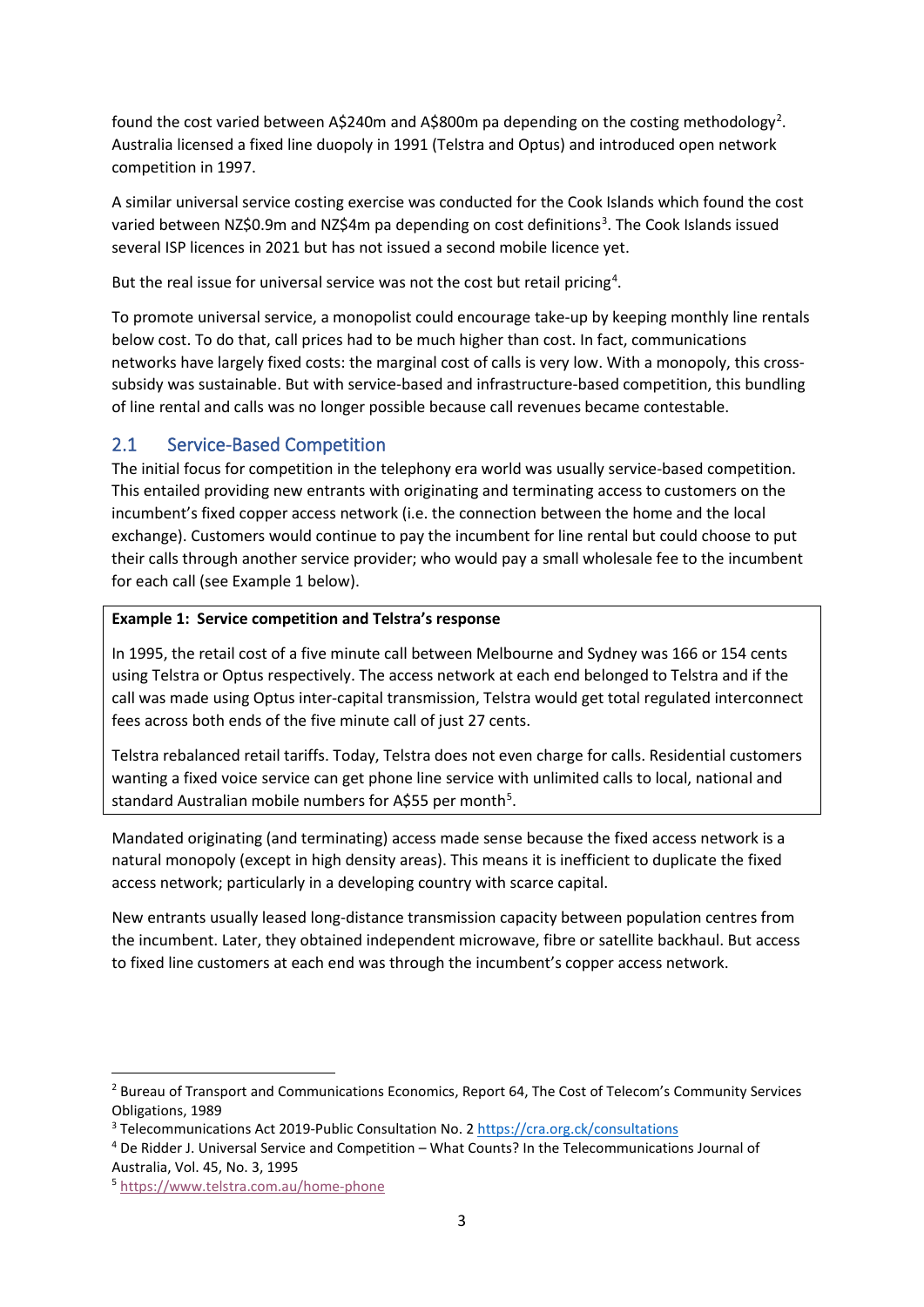Providing new entrants with access to customers on the fixed access distribution network meant that the incumbent could no longer count on call revenue to cross-subsidise line rentals. They had to 'rebalance' retail tariffs – raise line rentals so they could lower call prices to be more competitive.

At Telstra in 2000, fixed line call revenues accounted for over one third of total revenues. In the Cook Islands, they are just 6% of total revenue (but 13% including both fixed and mobile calls). So, the Cook Islands is not as exposed as Telstra was in 2000. But it can still be 'cherry-picked' – new entrants will target the most profitable services.

In Australia, the most profitable segments of the market were international and long-distance calls. In the Cook Islands, the tourist dollar (roaming and resorts) is a key target (see Figure  $1<sup>6</sup>$  $1<sup>6</sup>$  $1<sup>6</sup>$ ).





New entrants have to 'buy' market share by pricing under the incumbent. New entrants target 'low hanging fruit'; especially tourist dollars, resorts and corporates. With satellites they can also target niche markets like boats and sensor networks. This does not require much advertising (except at airports and other points of entry for tourists) and direct approaches can be made 'below the line' (i.e. customer-specific pricing direct to client without advertising).

An incumbent cannot match entry prices when it cannot price discriminate and its own large market share would make the cost very high. A price war would destroy the profitability of the whole industry, jeopardising investment. Incumbency usually confers a competitive advantage through a strong brand, knowledge of customers and the provision of a ubiquitous and comprehensive suite of services.

While an incumbent should not try to match entry pricing, it could try to stop any new entrant owning blanket claims (i.e. ensure there are exceptions to 'always cheaper'). And it may be able to offer frequent and temporary promotions and special offers.

### 2.2 Infrastructure-Based Competition

With infrastructure-based competition, a new entrant rolls out its own access and transmission networks. Typically, a new entrant deployed a mobile network; especially in developing countries

<span id="page-3-0"></span><sup>6</sup> <http://www.mfem.gov.ck/statistics/social-statistics>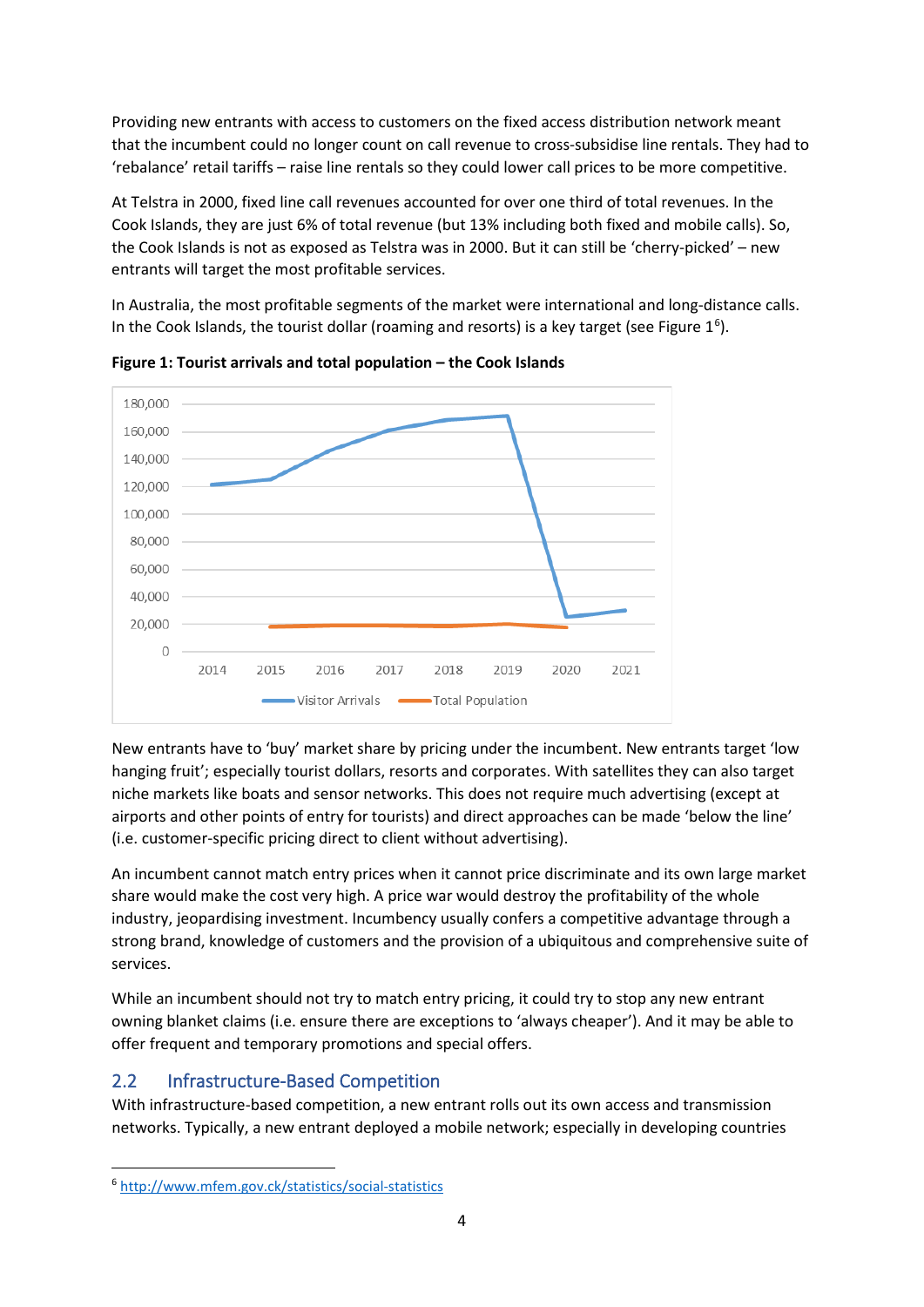where fixed networks are not well established. Mobile networks are usually relatively cheap to get started and quicker to roll-out than fixed networks.

Policy makers typically believe that infrastructure competition is more effective than service competition. This is because with largely fixed costs and low marginal costs in networks, there is a strong incentive to grow market share to reach the scale needed to be financially sustainable<sup>[7](#page-4-0)</sup>.

The Cook Islands legislation assumes one or more mobile entrants.<sup>[8](#page-4-1)</sup> An analysis of peer countries those that had some market features in common with the Cook Islands and which had introduced a second mobile operator within the last decade – suggested that it may be possible to have a competitive second mobile entrant despite the tiny size of the Cook Islands market. But COVID-19 has delayed the opportunity to test interest in such market entry.

As with service competition, new mobile operators aimed in the early (pre data) days at lucrative call revenues. The incumbent was under more pressure to rebalance tariffs because the infrastructure entrant was under more pressure to achieve scale than in the case of service competition.

#### **Example 2: Rebalancing in Papua New Guinea**

In Papua New Guinea the new entrant, Digicel, rolled out a 2G mobile network and quickly became the dominant telecommunications operator in Papua New Guinea. In 2013, Telikom PNG undertook



24/7 Customer Care: 3456789 | www.telikompng.com.pg

a major retail price rebalancing of its voice services. Conventional rebalancing was impossible because very few fixed line customers paid monthly rentals. So Telikom had to rebalance within the call tariffs. The flagfall was tripled from 20 to 60 toea to achieve new 'fair and simple' prices that could be easily communicated (see above) and understood by customers. The number of longdistance zones were reduced dramatically - mobile services do not make any distinction between local and long-distance calls. These and other price changes were needed because pricing on time of day, distance and duration of call would become unsustainable.

Voice and SMS were the main drivers of mobile operator revenues. But that has been changing rapidly with the advent of flexible digital networks that can carry any service; as illustrated below<sup>9</sup>.

<span id="page-4-0"></span> $7$  Breakeven market shares suggested by regulators vary widely; see expert's report attached to Telecommunications Act 2019-Public Consultation No.1 a[t https://cra.org.ck/consultations](https://cra.org.ck/consultations) 8 See the last of the mandated access services listed at Clause 40 of The Act

<span id="page-4-1"></span>

<span id="page-4-2"></span><sup>9</sup> C. Stork and S. Esselaar, RIS, October 2019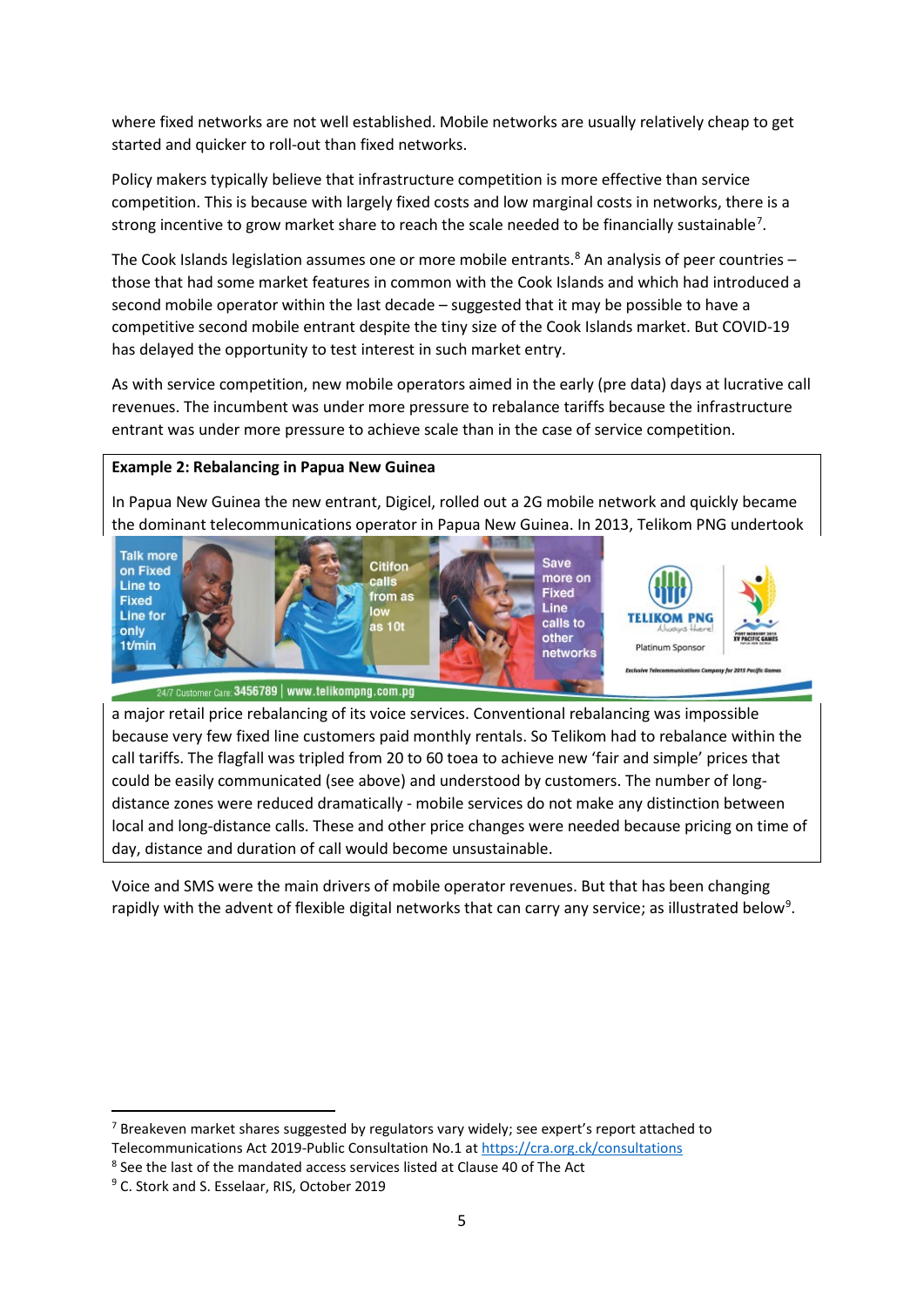

#### **Figure 2: Revenue is moving towards data only only business model**

The transition may not be as fast in the Cook Islands because it depends on widespread adoption of 3/4G mobile phone devices with data capability. While Rarotonga and Aitutaki both have 4G (and both are connected to the new Manatua submarine cable) and Atiu, Mauke & Mitiaro have 3G, most of the other islands have only 2G which has limited data capacity<sup>[10](#page-5-0)</sup>. But Vodafone Cook Islands (VCI), the incumbent, is racing to deploy 4G everywhere quickly to remain competitive and drive traffic.

## 3 Digitisation:

Digitisation has had seismic impacts on both fixed and mobile service operators. It is much more important that the advent of broadband. Digitisation turns all content into data so there is no distinction between voice, text and video for the purpose of carriage. Broadband just makes carriage faster.

Digitised networks are replacing traditional circuit switched networks for both mobile and fixed line (PSTN) networks. In 2012, I updated and re-wrote Module 2 (Competition and Price Regulation) of the ICT Regulatory Toolkit for the World Bank/ITU, removing all references to PSTN cost models; noting that the era of data had arrived.

Before digitisation, networks were designed in 'stacks' around services and applications – below, the first three stacks are for the PSTN, mobile services and Pay  $TV<sup>11</sup>$  $TV<sup>11</sup>$  $TV<sup>11</sup>$ .

<span id="page-5-1"></span><span id="page-5-0"></span><sup>&</sup>lt;sup>10</sup> https://www.vodafone.co.ck/connect-4g<br><sup>11</sup> R. James and J de Ridder, Fixed Broadband – Australia's Next Utility?, Communications Policy and Research Forum, September 2008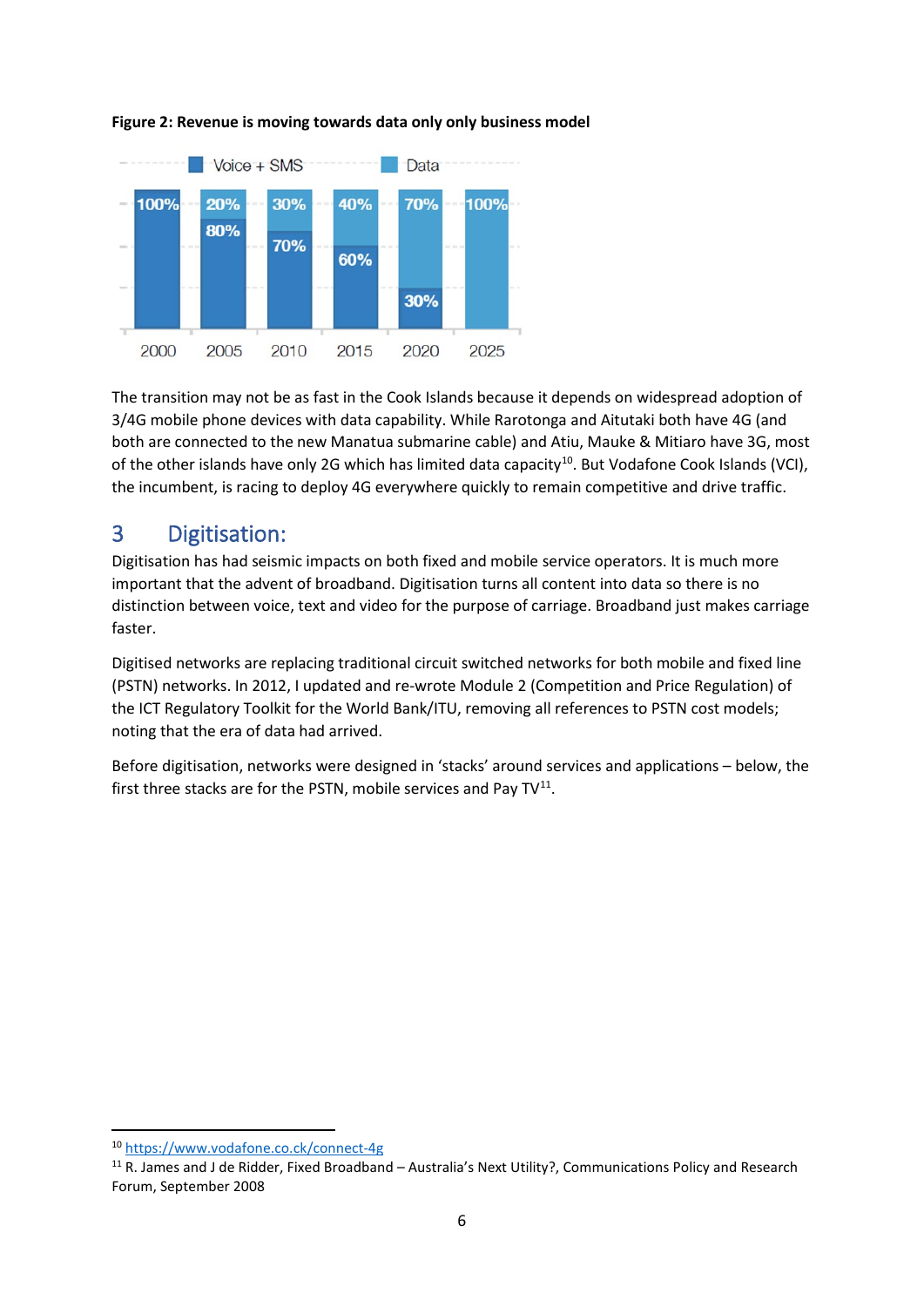#### **Figure 3: Digitisation's impact on networks and services**



Source: Robert (Bob) James, 2008

With Internet Protocol (IP), voice, data and video – and anything else - can be digitised. All forms of traffic are carried as data (bytes). Digitisation has separated content and carriage.

The separation of content and carriage is similar to the separation of access (line rentals) and call revenues that came with the introduction off competition discussed above – déja vu. In both cases, existing business models were disrupted.

The first manifestations of the impact of the digital separation of content and carriage were overthe-top (OTT) voice services like Skype which targeted high value international call revenues.

Potentially, all traditional voice and SMS revenue can be taken by OTT providers. And new content players get revenues from end users significantly larger than the carriage provider can get.

## 4 The Second Mobile Licence

So, why would anyone want the second mobile licence in the Cook Islands when both VCI and a new mobile entrant have to struggle with the transition from the telephony world to the digital world?

It is possible to tweak mobile phones without numbers to provide communications services<sup>12</sup>. But the numbering plan is an important resource and in the Cook Islands only VCI and mobile entrant(s) are allocated numbers. Digital services without numbers rely on users at each end of voice, SMS or video connection using the same App. There are many (e.g. WhatsApp, Skype, Facebook Messenger, Viber and WeChat), and users may have more than one.

It is critical for the Cook Islands to be able to issue timely cyclone and tsunami alerts. SMS is the only ubiquitous messaging system. It can reach all or selected parts of the population simultaneously on all mobile networks (with numbers). And SMS can be used by, say, banks for two-factor authentication.

<span id="page-6-0"></span><sup>12</sup> <https://www.techbout.com/use-android-phone-without-sim-card-1113/>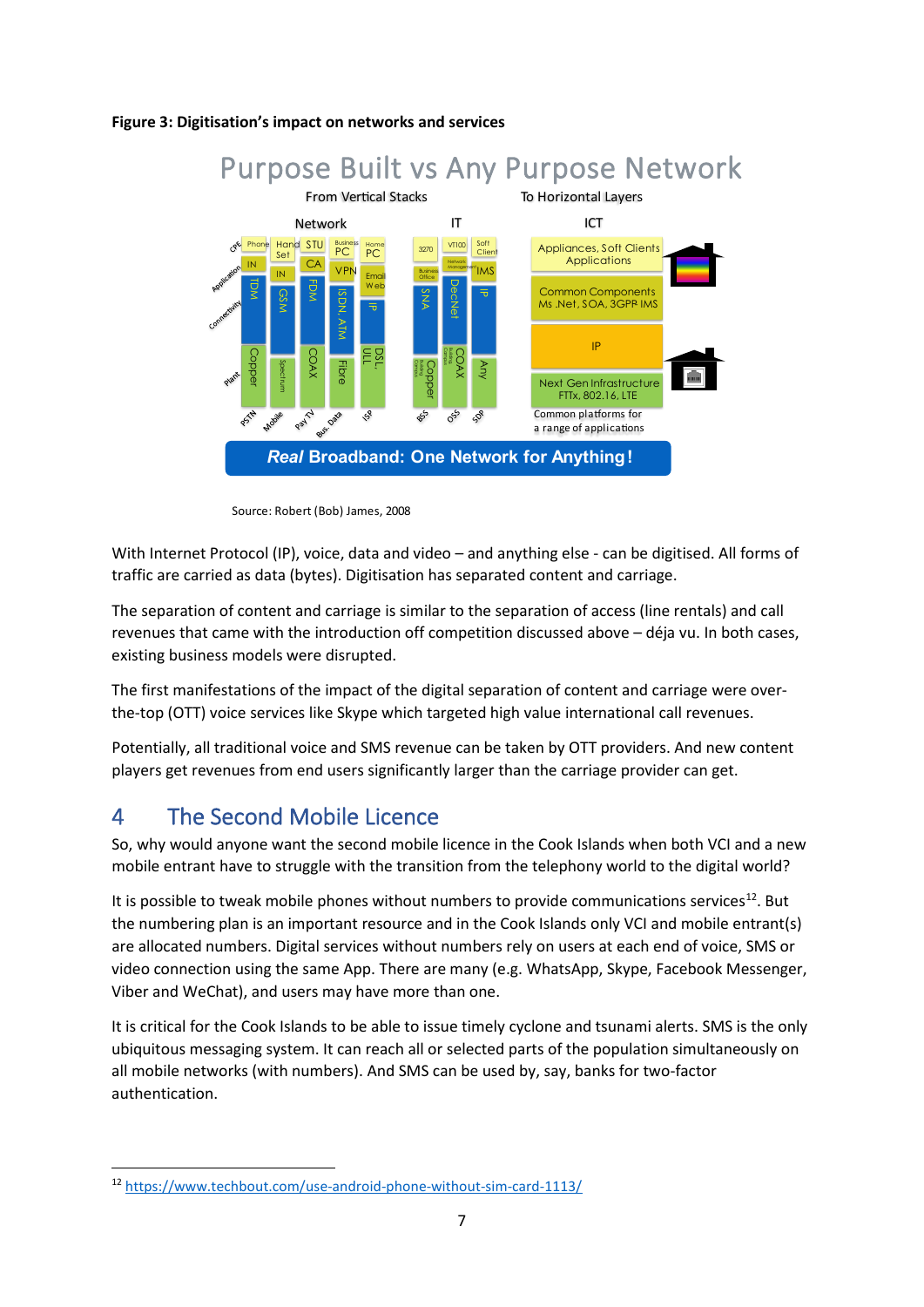The standard mobile number remains important even as SMS evolves into the Rich Communications Service (RCS; which is SMS over IP). Google incorporates this into its Android operating system. Like SMS, RCS has universal reach. If the receiving phone is not RCS compatible (e.g. not an Android phone), the message defaults to SMS (without the extra features of  $RCS<sup>13</sup>$  $RCS<sup>13</sup>$  $RCS<sup>13</sup>$ ).

The Cook Islands connectivity market currently has just one provider entitled to use the number plan (VCI) and several ISPs who can provide wireless internet access including OTT communications Apps. Is that enough competition?

If a second mobile entrant arrived, both it and VCI would benefit from infrastructure-sharing that kept down their costs. Infrastructure sharing (including MVNOs) is one of six elements in the ITU's 'recipe for success'[14](#page-7-1).

# 5 The Digital World

Increasingly, network operators are being relegated to commodity carriage while most of the value is captured by content providers and other OTT players<sup>15</sup>.



### **Figure 4: Market share of global internet value chain in 2015**

Regulators understand that much of the new value chain is outside their jurisdiction. Future Starlink satellites will have inter-satellite laser links. When asked how that would work with regulators if Starlink satellites could bypass local laws, Elon Musk said '*They can shake their fist at the sky'* [16](#page-7-3).

In March 2022, Optus' regulatory chief Andrew Sheridan noted an "*explosion in services and apps*" carried over its network, arguing that some of the biggest global OTT providers are "*in effect receiving a massive cross-subsidy*" from the telco industry, internet users and taxpayers, while telcos face margin squeeze and growing investment costs.<sup>[17](#page-7-4)</sup>

The digital world is the new reality and business models and policy must adapt accordingly.

<span id="page-7-2"></span><span id="page-7-1"></span>

<span id="page-7-0"></span><sup>&</sup>lt;sup>13</sup> https://www.gsma.com/futurenetworks/rcs/demos-case-studies/<br><sup>14</sup> https://www.itu.int/pub/D-LDC-ICTLDC-2018<br><sup>15</sup>C Stork and S Esselaar, 2019 at [https://researchictsolutions.com/home/wp-content/uploads/2019/11/RIS](https://researchictsolutions.com/home/wp-content/uploads/2019/11/RIS-evolving-business-models.pdf)[evolving-business-models.pdf](https://researchictsolutions.com/home/wp-content/uploads/2019/11/RIS-evolving-business-models.pdf)

<span id="page-7-3"></span><sup>&</sup>lt;sup>16</sup> Quoted by Gregg Daffner, president and CEO of the Asia-Pacific Satellite Communications Council (APSCC) [https://www.capacitymedia.com/articles/3829896/leo-satellite-operators-face-regulatory-challenge-panel-](https://www.capacitymedia.com/articles/3829896/leo-satellite-operators-face-regulatory-challenge-panel-hears)

<span id="page-7-4"></span>hears<br><sup>17</sup> Optus exec laments regulatory burden, OTT players, CommsDay 16<sup>th</sup> March 2022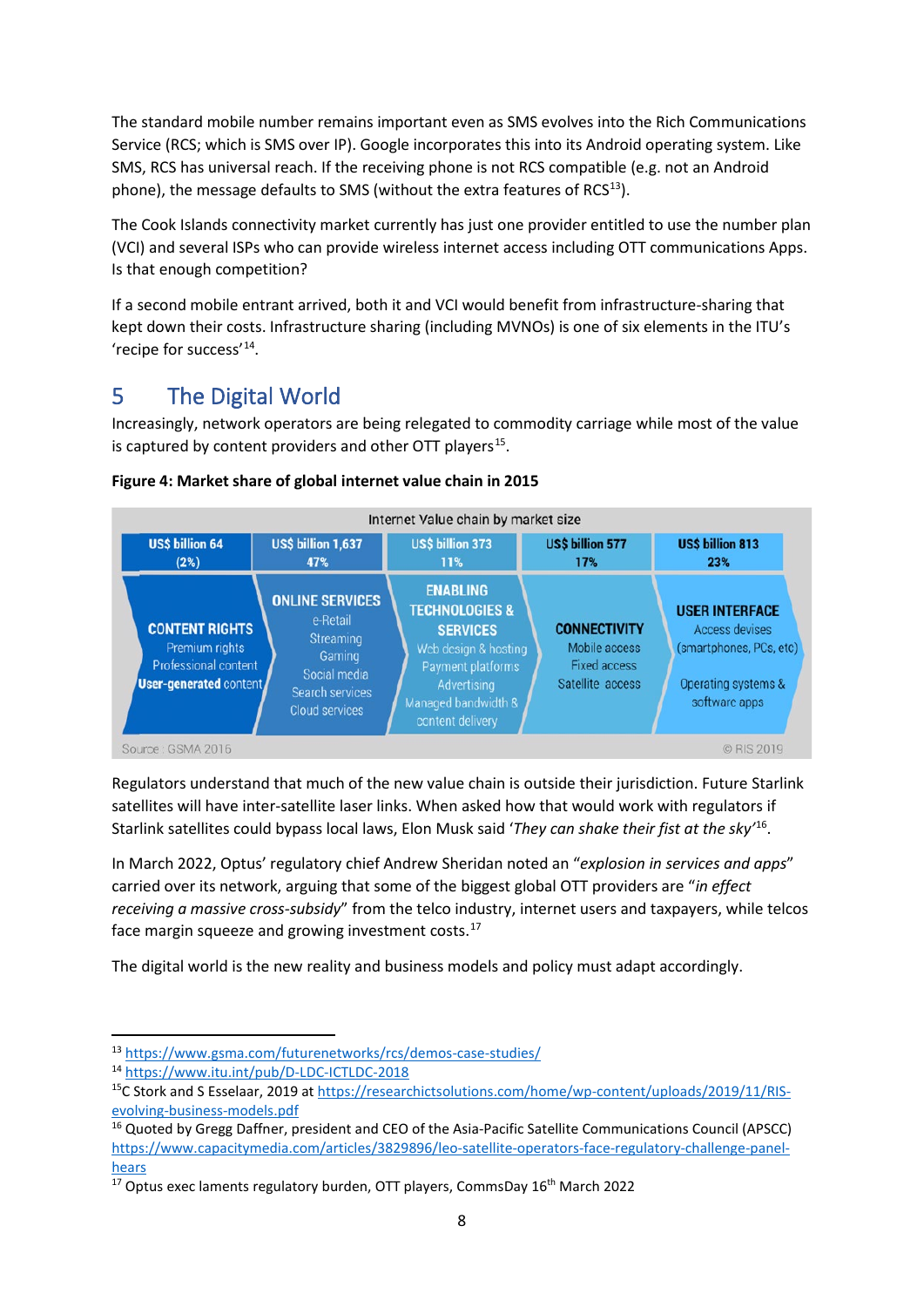# 6 Carriage Operator Responses

Naturally, network operators fear becoming 'dumb pipes' which they see as giving a 'free ride' to the OTT players<sup>[18](#page-8-0)</sup>. As noted, the challenge for network operators is to find and grow new revenues as the traditional sources of revenue dry up. Some of the key differences between the traditional and new mobile operator business models are illustrated below<sup>19</sup>.

|                                     | <b>Analogue</b>                                                                                                                           | <b>Digital</b>                                                                                                                                                                                                              |
|-------------------------------------|-------------------------------------------------------------------------------------------------------------------------------------------|-----------------------------------------------------------------------------------------------------------------------------------------------------------------------------------------------------------------------------|
| <b>Business model</b>               | Service                                                                                                                                   | Connectivity                                                                                                                                                                                                                |
| <b>Metric</b>                       | Minutes and SMS                                                                                                                           | bandwidth or throughput                                                                                                                                                                                                     |
| <b>Cost sensitivity</b>             | Distance, duration and location mattered                                                                                                  | Time, distance and location insensitive                                                                                                                                                                                     |
| <b>Billing</b>                      | Access and usage billing: Detailed billing<br>systems for voice and SMS that can distinguish<br>between off-net / on-net, peak / off-peak | Simple access billing                                                                                                                                                                                                       |
| <b>Traffic</b><br><b>Monitoring</b> | Detailed traffic monitoring as part of the billing<br>system                                                                              | Usage monitoring limited to data use                                                                                                                                                                                        |
| Post paid<br>subscribers            | Detailed vetting to reduce risk or revenue loss<br>and expenses that arise from call termination<br>and subsidised handsets               | • Postpaid risk limited to revenue of one billing cycle<br>• No external expense risks<br>• Prepaid and postpaid do not need to be<br>distinguished by pricing<br>• Postpaid may be extended without significant<br>vetting |
| <b>Network</b><br>infrastructure    | GSM 1G and 2G                                                                                                                             | 2.5G, 3G, 4G, 5G                                                                                                                                                                                                            |

#### **Figure 5: The change in the mobile phone business model**

The transition from the voice and SMS business model to a datacentric business model is inevitable. Mobile operators will become mobile Internet access providers; distinguishing their products by speed (bandwidth), coverage and quality of service, and competing with other forms of access, such as public Wi-Fi and other connectivity options in places of work, study and home.

If rebalancing of line rentals and call tariffs was part of the answer to the separation of calls and access when competition was introduced for the PSTN, what is the answer to the separation of content and carriage in all IP networks? Pricing is part of the answer, as explained next.

### 6.1 Pricing Connectivity

A key part of the solution is to get a 'clip fee' by continuing to charge for data. OTT players cream value from the content they distribute over operators' fixed and mobile networks with subscriptions and advertising. All the network operators see is the traffic – so charge for it.

### **Example 3: Two responses to a new OTT service**

When WhatsApp announced in Barcelona in February 2014 that it would provide voice services in addition to its text service, the different responses from two multi-national carriers is instructive<sup>[20](#page-8-2)</sup>:

<span id="page-8-0"></span><sup>&</sup>lt;sup>18</sup> Telegeography reports (Comms Day 18 January 2022) that Google, Facebook, Microsoft and Amazon now account for over two thirds of all international bandwidth, compared with 6.4% in 2010 <sup>19</sup>C. Stork and S. Esselaar, 2019<br><sup>20</sup> This 2014 incident is discussed in a short article 'If you have to be dumb, don't be stupid' which can be found

<span id="page-8-2"></span><span id="page-8-1"></span>at<https://deridder.com.au/wp-content/uploads/2014/05/Economuse-2014-04-30.pdf>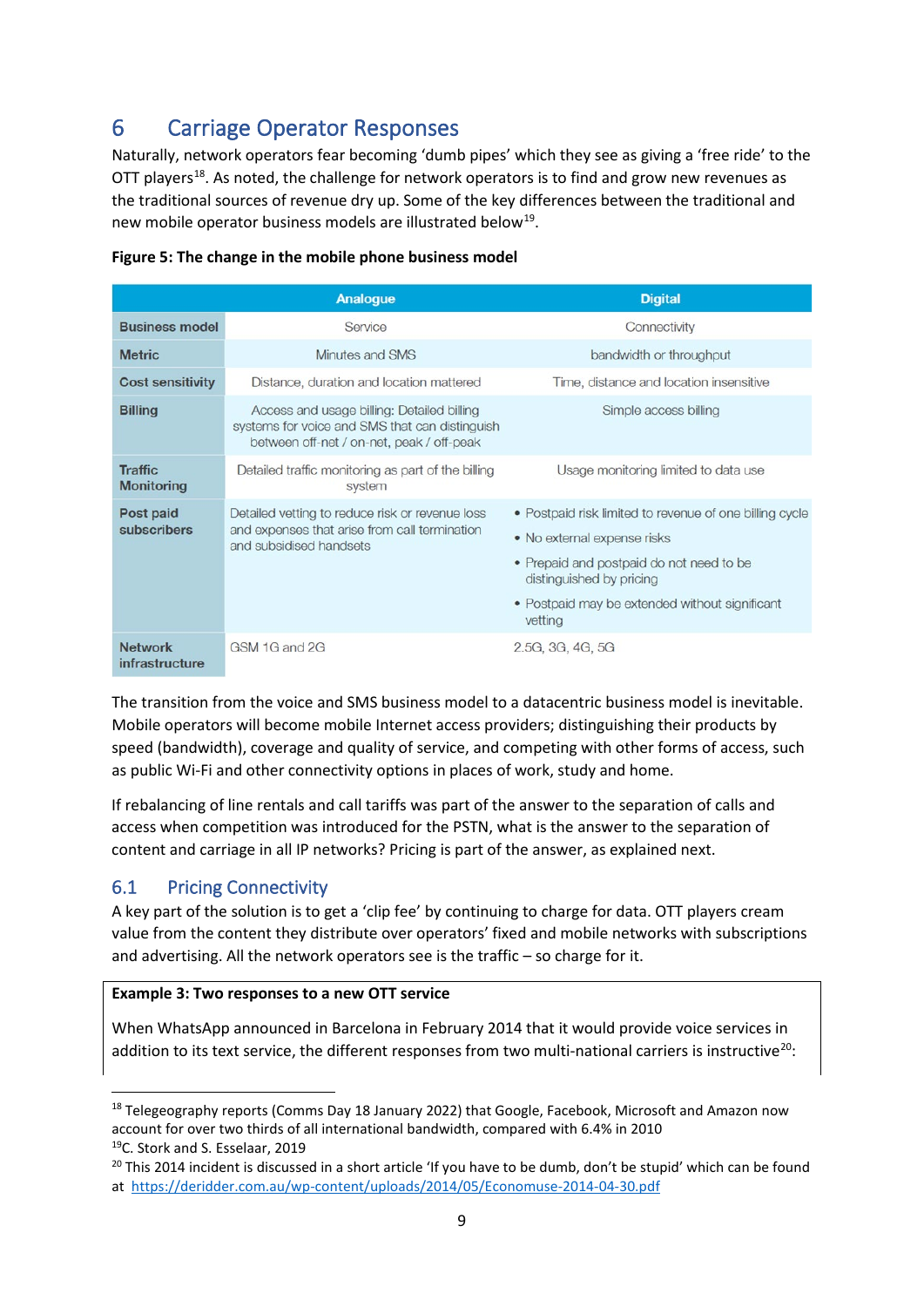- The CEO of Millicom, which started in Sweden and operated mobile services under the Tigo brand in Africa and Latin America, begged WhatsApp to '*take it easy -70% of our revenues come from voice'.* Oh dear!

- But the CEO of Tele2, which also started in Sweden and operates mainly in Europe, said '*Customers get voice and SMS for free. Sorry Mr WhatsApp, but it's free in the Tele2 world*'.

Even a dumb pipe can be smart about pricing. As Tele2 said in Barcelona: '*They* [OTT players] *make people use my network so I can charge them* [users] *for data. In many of our countries we charge only for data'*. That's how Tele2 can give its customers free SMS and voice services.

The way that fixed and mobile operators charged for data was usually by setting a fixed fee that included a certain amount of capped data. Once that cap was exceeded, there was either an excess data charge or the speed was dramatically slowed down (often according to some 'fair use policy').

In Australia, TPG was the first to break ranks in 2013 with an unlimited data offer. Other fixed service providers followed, with Telstra holding out until 2017. The consensus was that customers like certainty. They do, and they are prepared to pay a premium for it $^{21}$  $^{21}$  $^{21}$ .

### **Example 4: Paying a premium for unlimited data**

It is sometimes possible to estimate the 'typical' retail broadband plan. My 2018 review of such plans in Australia[22](#page-9-1) estimated the best fit across post paid monthly capped plans on the National Broadband Network (NBN). The estimate for NBN 50Mbps plans was \$54 plus 3 cents/GB.

At the time, median monthly usage on the NBN was just over 100GB pm (the arithmetic average was 190GB). So a 100GB per month data capped plan would cost about \$57 per month.

In 2018, Optus offered a 50Mbps unlimited data plan for \$75 per month (\$65 if bundled with a mobile plan). Compared with the typical capped plan, this is a premium of \$18 per month.

In the Cook Islands, the incumbent's fixed and mobile plans include data caps. That's a good place to start from and the amount of data can (and should) be increased over time.

### 7 New Services

Getting a 'clip fee' for carrying data over your network plus, perhaps, a post-paid monthly fixed fee still leaves the incumbent as essentially a commodity carriage provider.

What other opportunities are there in the internet value chain? The following extends the earlier Figure 4 on the elements of the internet value chain to include the end user and some of the emerging enabling technologies<sup>[23](#page-9-2)</sup> that affect the elements of the chain<sup>24</sup>.

<span id="page-9-0"></span><sup>&</sup>lt;sup>21</sup> The same pattern followed with SIM-only mobile data with no unlimited offers in Australia in 2019. By 2022 all except Telstra offer unlimited mobile data, subject to 'fair use policy'.<br><sup>22</sup> https://deridder.com.au/wp-content/uploads/2018/10/Economuse-2018-10-04.pdf

<span id="page-9-1"></span>

<span id="page-9-2"></span><sup>&</sup>lt;sup>23</sup> Blockchain, AI, big data, the cloud, and the IoT have in common that they all deal in one way or the other with data and that they facilitate new business models that may shift value creation within and between segments of the value chain. The IoT generates data, the cloud stores date, big data combines large data sets, AI learns from data, including big data, and blockchain is a mechanism to reliably capture a data transaction history in a distributed manner.

<span id="page-9-3"></span> $24$ Fig 7.7, page 154, Digital Regulation Handbook: Geneva: International Telecommunication Union and the World Bank, 2020.<https://www.itu.int/hub/publication/D-PREF-TRH.1-2020/>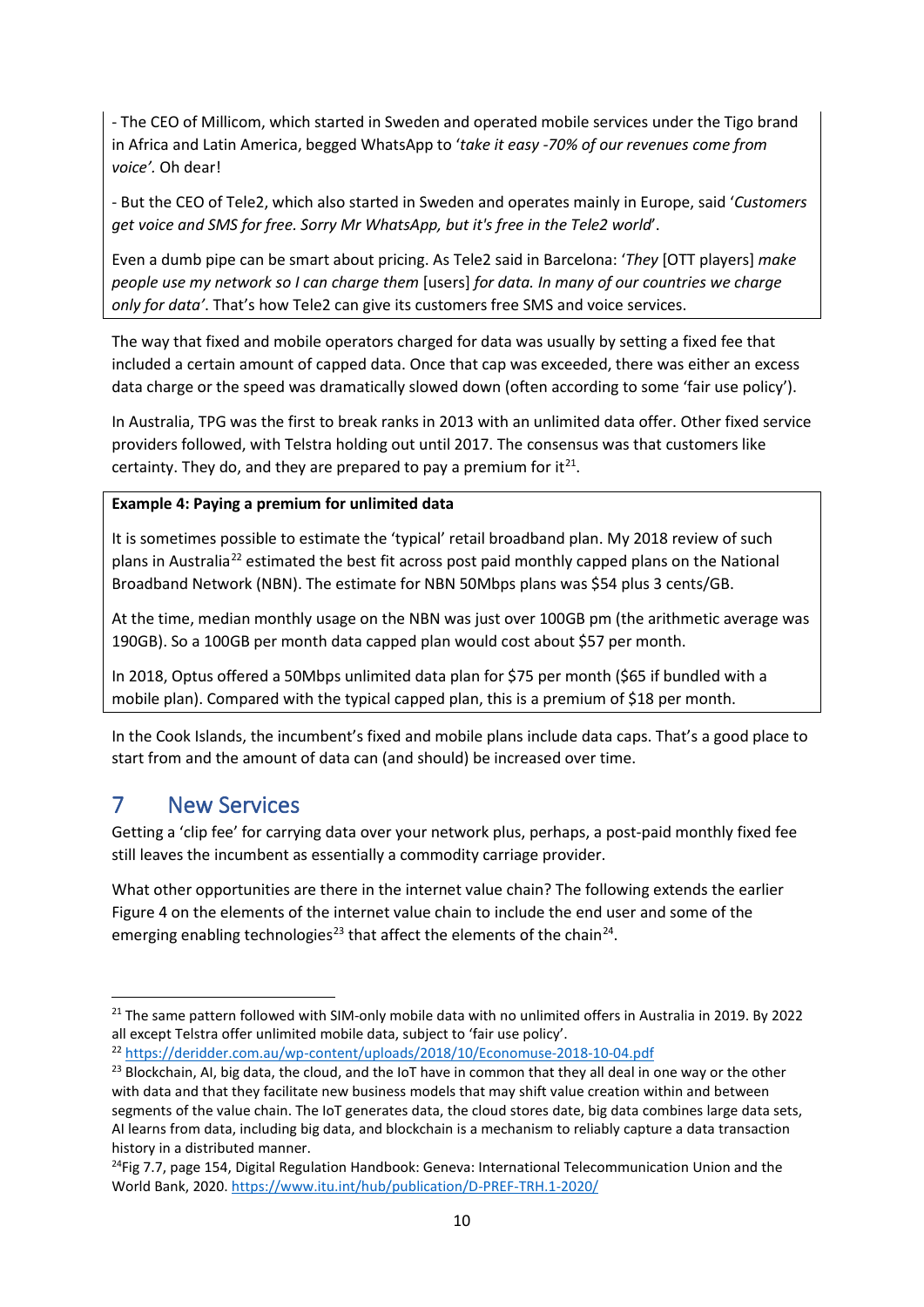#### **Figure 6: The Internet value circle**



### 7.1 Content Rights

An early response to the loss of traditional revenues was for incumbents to get into the content game<sup>[25](#page-10-0)</sup>. In 2004, Telstra had a ten percent stake in a local TV network (Seven Network) and started building a pay TV network noting: "*As 'pure carriage' – the traditional core business of a telephone company – becomes, in relative terms, an increasingly smaller component of overall revenue, Telstra intends to be at the leading edge of the Information Age, both in its own right and as a proactive partner in international alliances and joint ventures*"[26.](#page-10-1)

Fixed and mobile operators in Australia have paid large sums to get exclusive streaming content (e.g. soccer rights) to differentiate their service from other carriage providers; fighting to keep the carriage business and charging customers for these content services.

If operators in the Cook Islands compete with each for the rights to exclusive content, the proceeds of these contests will go to the foreign rights holders and content providers<sup>27</sup>.

### 7.2 Online Services

Mobile internet access providers (i.e. all mobile operators with 3/4G networks) quickly adopted cloud based services that drove traffic and/or increased customer loyalty to their (mobile) connection service. Facebook, TikTok, Spotify, YouTube are just a few examples.

With the increased speed and reliability of both fixed and wireless services, cloud-based business services will become more important and drive productivity. Cloud computing includes vendors that offer storage as a service, such as Dropbox and iCloud, and companies that focus on file transfer such as WeTransfer. Streaming services such as Netflix and YouTube and social media applications such as TikTok and Facebook all use cloud-based infrastructure.

<span id="page-10-0"></span><sup>&</sup>lt;sup>25</sup> The major Indian mobile operators are buying content now. From Developing Telecoms 17 February 2022 [https://developingtelecoms.com/telecom-technology/consumer-ecosystems/12905-content-is-king-as-indian](https://developingtelecoms.com/telecom-technology/consumer-ecosystems/12905-content-is-king-as-indian-operators-invest-in-music-movies-and-more.html)[operators-invest-in-music-movies-and-more.html](https://developingtelecoms.com/telecom-technology/consumer-ecosystems/12905-content-is-king-as-indian-operators-invest-in-music-movies-and-more.html) 26 p11, Telstra Annual Report 1994.

<span id="page-10-1"></span>

<span id="page-10-2"></span><sup>&</sup>lt;sup>27</sup> That was what happened in Australia when Pay TV operators competed for rights to Hollywood movies.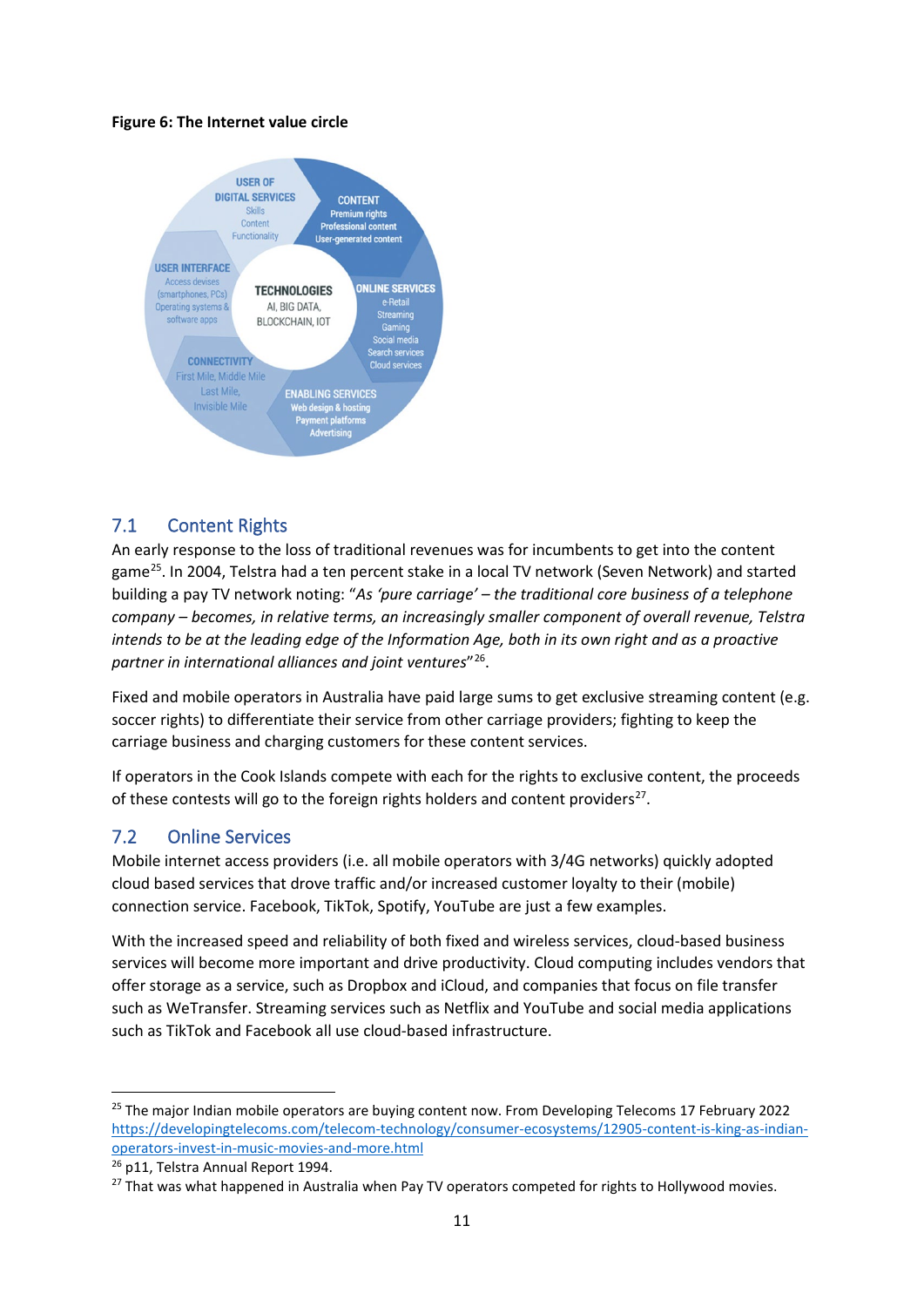The main benefits to the mobile (or fixed) operator are revenue generated through data and improved customer retention. Many of these services do not have subscriptions, but where they do (e.g. Spotify and Netflix), they rarely share much of it with the carriage operator<sup>[28](#page-11-0)</sup>.

The opportunity for carriage operators arising from the new capabilities is to make themselves indispensable parts of the value chains of their customers. In Australia, this is what Telstra is doing with health services. Education and government are big business opportunities too.

### 7.3 Enabling Services

A useful application for countries such as the Cook Islands with relatives working overseas is e-money for international transfers. VCI has such a service<sup>[29](#page-11-1)</sup>.

In the absence of bi-lateral direct connections between VCI and domestic ISPs, any traffic exchange has to be 'tromboned' through an overseas site. With several ISPs in the Cook Islands, there needs to be an internet peering exchange point (IXP) run as a not-for-profit entity. That is, VCI and its competitors can exchange data, emails or offer access to public websites hosted by the respective service providers.

Once an IXP is created, backhaul and caching opportunities will arise. That is, there is an opportunity for VCI to provide backhaul to the IXP and the Manatua cable system.

VCI is best placed to entice overseas content providers like Google, Netflix and Meta (Facebook) to co-locate their caches close to the IXP to improve the quality of service.

### 7.4 Connectivity in the Cook Islands

The ITU says the connectivity segment has four links: the first, middle, last and invisible miles. The first mile refers to international data connectivity (i.e. how a country connects to the rest of the world via the Internet). The middle mile encapsulates national data connectivity including fibre networks and data centres. The last mile represents wireless or wired end-user access. The invisible mile captures regulatory and legislative factors that impact the ICT sector.

7.4.1 First Mile: Historically, the first mile has been a bottleneck. But with the Manatua submarine cable that is no longer the case because it can support cloud-based services. With capacity abundance, it will be possible for Avaroa Cable (which operates the Manatua Cable) to provide unconstrained bandwidth and pay-as-you-go wholesale pricing<sup>[30](#page-11-2)</sup>.

The new competitors appear to rely on various satellite services, which was the only option until the start of the Manatua submarine cable system in 2020. The cable is an important development although it cannot displace satellites for backhaul and last mile connection across the Cook Islands.

When ISPs use satellites they get global connectivity. When they use the Manatua cable they will need to acquire IP Transit in, say, Sydney to get global connectivity. Vodafone already has IP transit arrangements with providers in Australia and New Zealand which it can resell to the smaller ISPs in the Cook Islands.

<span id="page-11-0"></span><sup>&</sup>lt;sup>28</sup> In September 2022, Optus started aggregating streaming services so that its customers could manage all services under an Optus account. In this, Optus acts as a collection agent for services such as Netflix, Amazon Prime Video[. https://www.optus.com.au/connected/entertainment/home-is-where-the-stream-is-meet-](https://www.optus.com.au/connected/entertainment/home-is-where-the-stream-is-meet-optus-subhub)

<span id="page-11-2"></span>

<span id="page-11-1"></span>optus-subhub<br><sup>29</sup> https://www.vodafone.co.ck/e-moni<br><sup>30</sup> See De Ridder, J. (2020) Structure, Conduct and Performance Issues for the Cook Islands Submarine Cable System, a[t https://cra.org.ck/consultations](https://cra.org.ck/consultations)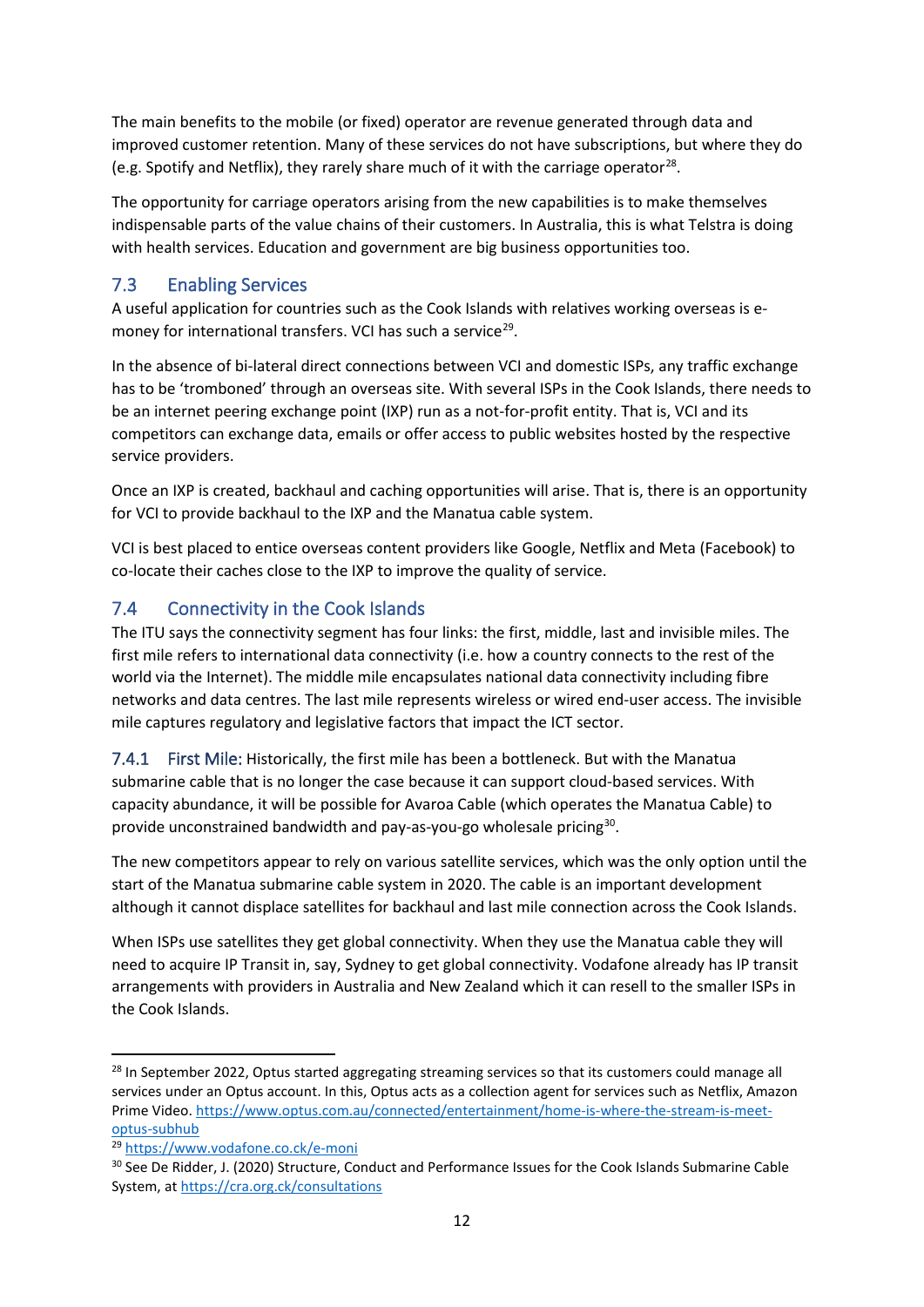VCI could also resell some of the cable capacity it leases from Avaroa Cable Ltd. (ACL). The larger operators in the Solomon Islands did not do that and that window closed with SISCC, the cable operator, now offering traffic-based pricing which is cheap and scales (larger operators can opt into this form of pricing) $31$ .

7.4.2 Middle Mile: The middle mile will be much improved with the Manatua cable connecting Rarotonga and Aitutaki and the new satellite services.

Over 85% of the population is on the islands of Rarotonga and Aitutaki, which have the benefit of easy access to the international Manatua cable system. This system provides major opportunities for decreasing prices and increased levels of innovation enabled by the cloud.

The new capabilities available may entice repatriation of some of the Cook Islanders who had to go overseas to find work. This emigration began in 1996 with the loss of many public sector jobs. It has been estimated that over 1,600 more people have left than have entered the country during the period of 2006-2011, an average net-loss of about 322 people per year. The current trend of net migration continues to be negative  $32$ .

And now there the near-term prospect of 'fibre-in-the-sky' provided by low earth orbit (LEO) satellite constellations $33$ . They will face the same revenue challenges as existing fixed and mobile operators. The LEO value proposition has to be ubiquity and reliable service – but they are unlikely to be cheap<sup>[34](#page-12-3)</sup>. The economic viability of LEO systems is yet to be tested<sup>35</sup>.

Until the LEOs arrive, there are number of existing GEO and LEO satellites used in the Cook Islands. In the Pa Enua, the Southern Island group has the  $O3b^{36}$  $O3b^{36}$  $O3b^{36}$  MEO capacity (since 2013, used by VCI for mobile backhaul and Internet; costing >\$160 per Mbps) and Intelsat C-band GEO capacity for voice services (used for voice on all islands). The Northern Group has Intelsat and Kacific (both GEO) for voice and internet.

7.4.3 Last Mile: The last mile in the Cook Islands depends upon migrating end users to 4/5G mobile and fixed wireless services (the latter replacing aging copper access networks).

In the earlier discussion about service-based competition, it was noted that originating access on the fixed network was mandated for calls. It was never, and should not be, contemplated for mobile networks; which are not natural monopolies like the fixed network was until mobile alternatives arrived.

7.4.4 Invisible Mile: The 'invisible mile' is not a constraint with the light-handed regulatory regime in the Cook Islands. The key resources managed by the Cook Islands Regulatory Authority (CRA) are licenses, spectrum rights and the numbering plan. The CRA is also responsible for ensuring

<span id="page-12-0"></span><sup>31</sup> De Ridder, J. (2020). Pricing in Abundance: The Economics of the Manatua Cable. *Journal of*  Telecommunications and the Digital Economy, 8(3), 33–43. https://doi.org/10.18080/jtde.v8n3.344<br><sup>32</sup> http://www.mfem.gov.ck/statistics/census-and-surveys/cook-islands-demographic-profile<br><sup>33</sup> For a recent survey of satelli

<span id="page-12-1"></span>

<span id="page-12-2"></span>Systems: Comparisons with Geostationary and Other Satellite Systems, and their Significant Advantages. Journal of Telecommunications and the Digital Economy, 10(1), 1–22. https://doi.org/10.18080/jtde.v10n1.552<br><sup>34</sup> http://systemarchitect.mit.edu/docs/pachler21a.pdf<br><sup>35</sup> S. Kinney, The business case for LEO satellite conste

<span id="page-12-4"></span><span id="page-12-3"></span>News, March 2021 https://www.rcrwireless.com/20210319/analyst-angle/the-business-case-for-leo-satellite-<br>constellations-walking-a-tightrope-to-success-analyst-angle

<span id="page-12-5"></span><sup>&</sup>lt;sup>36</sup> <https://www.ses.com/our-coverage/o3b-meo>The Cook Islands was O3b's first MEO customer.